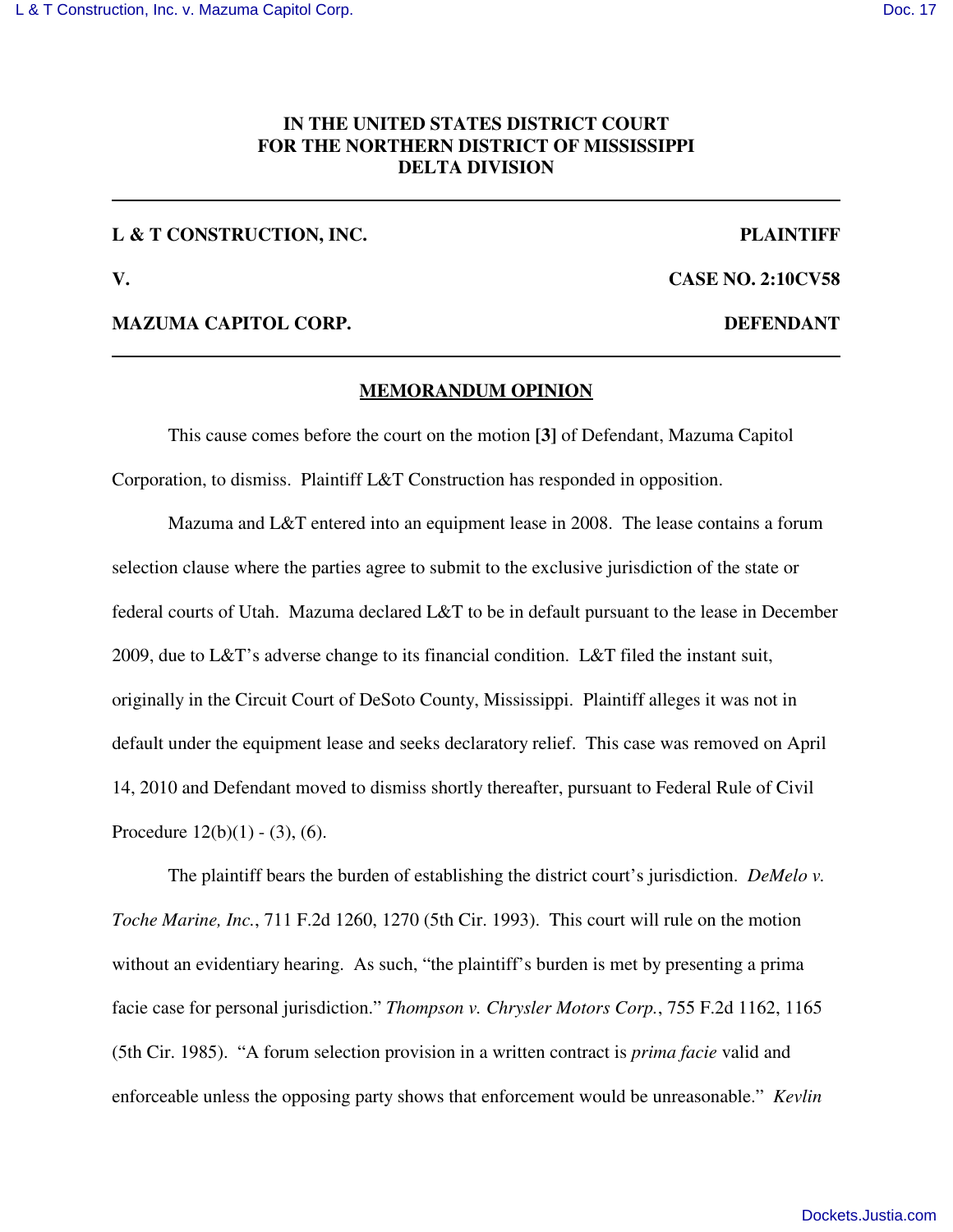*Servs., Inc. v. Lexington State Bank*, 46 F.3d 13, 15 (5th Cir. 1995) (citing *M/S Bremen v. Zapata Off-Shore Co.*, 407 U.S. 1, 10 92 S. Ct. 1907, 1913 L. Ed.2d 513 (1972).

Forum selection clauses are "presumptively valid and enforceable," unless the resisting party can show:

- (1) Its incorporation into the contract was the result of fraud, undue influence or overweening bargaining power;
- (2) The selected forum is so gravely difficult and inconvenient that the resisting party will for all practical purposes be deprived of its day in court; or
- (3) The enforcement of the clause would contravene a strong public policy of the forum in which the suit is brought, declared by statute or judicial decision.

*Long Beach Auto Auction, Inc. v. United Sec. Alliance, Inc.*, 936 So. 2d 351, 355 (citing *M/S Bremen*, 407 U.S. at 12-13).

L&T argues the forum selection clause is unreasonable due to the sole discretion maintained by Mazuma to declare L&T in default and haul the company into Utah courts. L&T contends that Mazuma held an overweening bargaining power in the negotiation and performance of the secured transaction in support of this argument. L&T cites as evidence the fact that Mazuma declared the company to be in default due to a materially adverse financial change. However, L&T is a sophisticated commercial party that is certainly capable of bargaining for conscionable contract terms. L&T agreed to the clause and admitted it anticipated litigation in Utah.

L&T further argues that enforcement would contravene strong public policy declared by Mississippi statute. The statutes cited by L&T allow for reinstatement of accelerated debt secured by a deed of trust, mortgage, or lien and the right of a lienholder to redeem collateral. Miss. Code. Ann. §§ 89-1-59, 75-9-623. A lien is not at issue in this case, but rather involves the